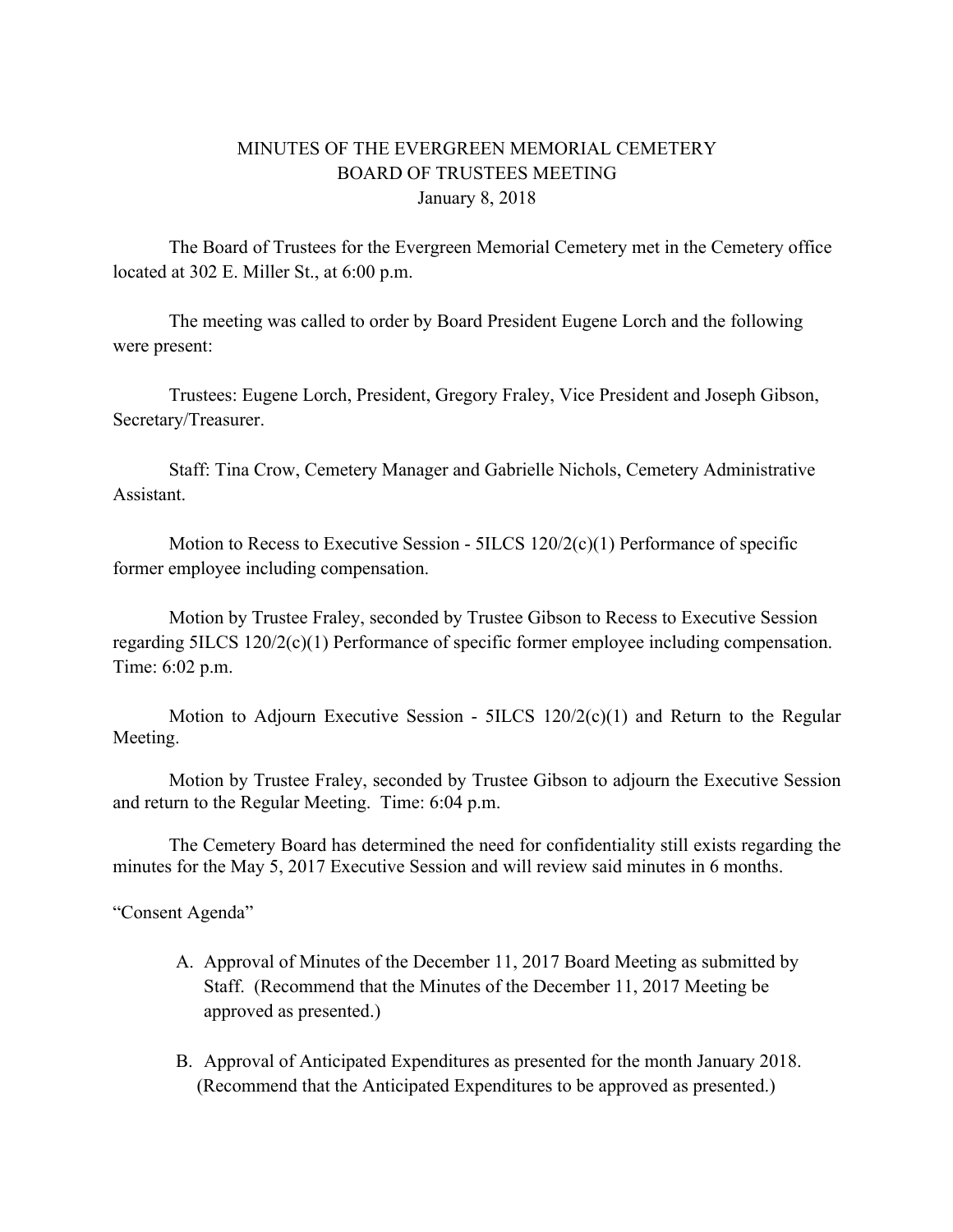Motion by Trustee Fraley, seconded by Trustee Gibson to approve the Consent Agenda as presented.

Ayes: Trustees Lorch, Fraley and Gibson.

Nays: None

Motion carried.

Approval by Board on Monthly Cemetery Audit of December 2017.

Motion by Trustee Fraley, seconded by Trustee Gibson to approve the Monthly Cemetery Audit of December 2017 as presented and forward on to Township Board for action and approval at their January 22, 2018 meeting.

Ayes: Trustees Lorch, Fraley and Gibson.

Nays: None

Motion carried.

Discussion and approval of Preliminary FY 2018-2019 Budget.

Motion by Trustee Fraley, seconded by Trustee Gibson to approve the FY 2018-2019 Budget.

Ayes: Trustees Lorch, Fraley and Gibson.

Nays: None

Motion carried.

Discussion and approval by Cemetery Board to rescind the August 2017 approval to purchase a \$100,000 2 year Certificate of Deposit from State Farm Bank.

Motion by Trustee Fraley, seconded by Trustee Gibson to rescind the August 2017 approval to purchase a\$100,000 2 year CD from State Farm Bank.

Ayes: Trustees Lorch, Fraley and Gibson.

Nays: None

Motion carried.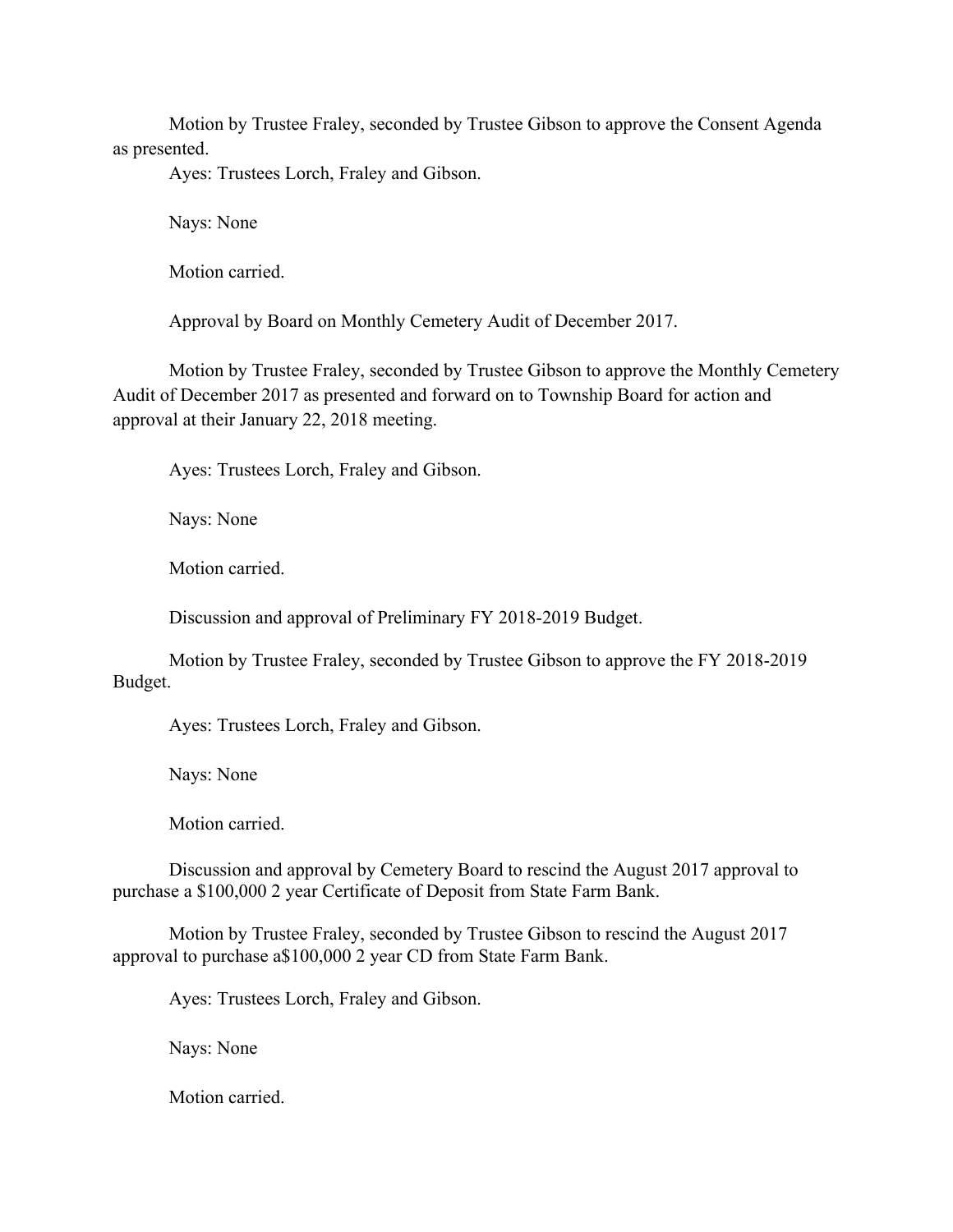Discussion and approval by Cemetery Board to rescind Payment Voucher/Request for Payment dated 11/14/2017 for State Farm Bank in the amount of \$100,000 and Payment Voucher/Request for Payment dated 11/15/2017 in the amount of \$100,000 for Edward Jones for purchase of Certificate of Deposits due to the inability to invest with either institution.

Motion by Trustee Gibson, seconded by Trustee Fraley to rescind Payment Voucher/Request for Payment dated 11/14/2017 for State Farm Bank in the amount of \$100,000 and Payment Voucher/Request for Payment dated 11/15/2017 in the amount of \$100,000 for Edward Jones for purchase of Certificate of Deposits due to the inability to invest with either **institution** 

Ayes: Trustees Lorch, Fraley and Gibson.

Nays: None

Motion carried

Discussion and approval by Cemetery Board to purchase a \$100,000 Certificate of Deposit from Flanagan State Bank at 1.25 % for 18 months or at the current rate of interest at time of investment.

Motion by Trustee Fraley, seconded by Trustee Gibson to purchase a \$100,000 Certificate of Deposit from Flanagan State Bank at 1.25 % for 18 months or at the current rate of interest at time of investment.

Ayes: Trustees Lorch, Fraley and Gibson.

Nays: None

Motion carried

Discussion and approval of the Resolution Adopting a Policy Prohibiting Sexual Harassment for the Town of the City of Bloomington Township.

Motion by Trustee Gibson, seconded by Trustee Fraley to approve the Resolution Adopting a Policy Prohibiting Sexual Harassment for the Town of the City of Bloomington Township.

Motion carried, (viva voce).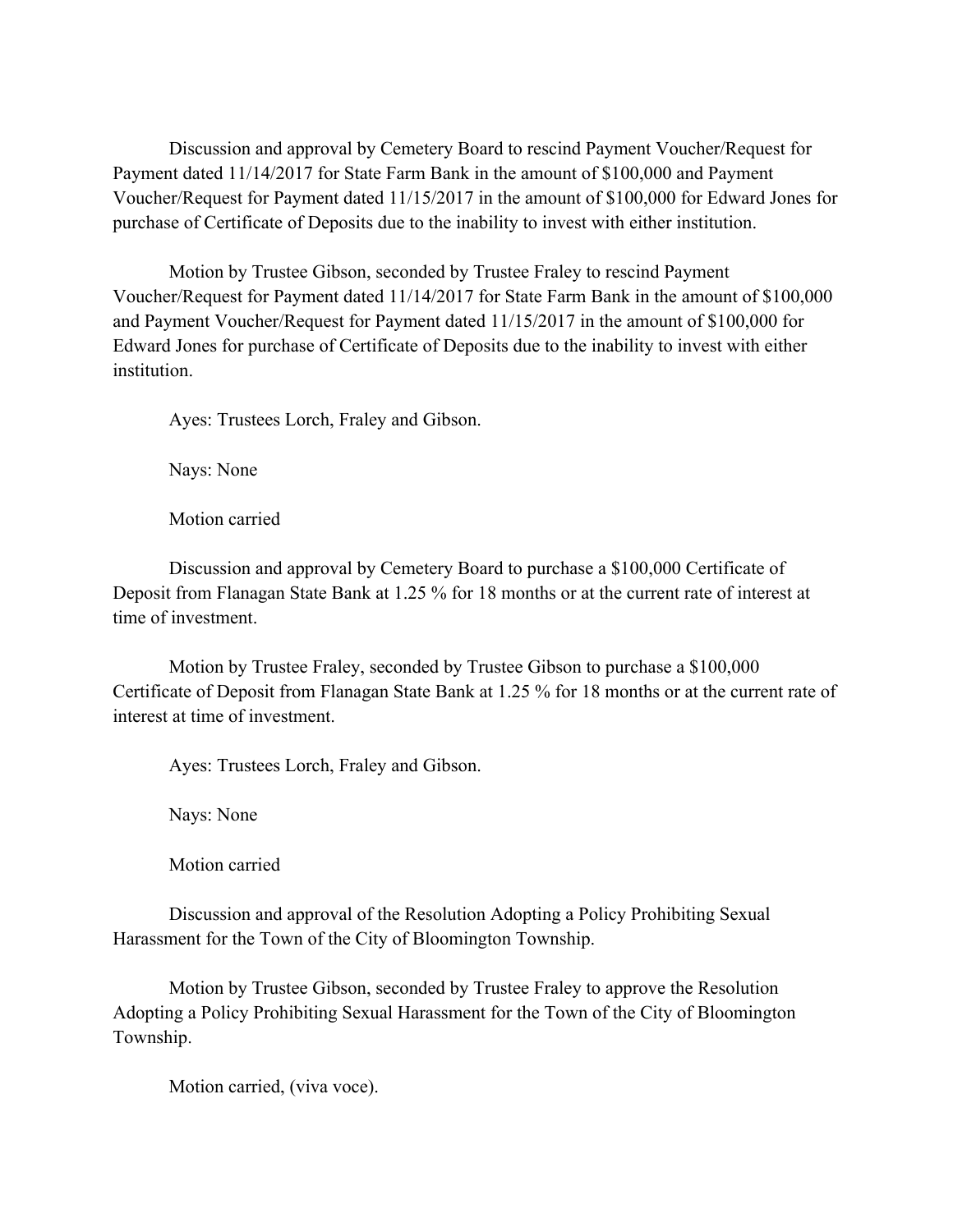Discussion and approval to continue holding over additional \$49,000 payment to Heartland Bank and Trust for payment towards Mausoleum loan principle until March 2018.

Motion by Trustee Fraley, seconded by Trustee Gibson to continue holding over additional \$49,000 payment to Heartland Bank and Trust for payment towards Mausoleum loan principle until March 2018.

Ayes: Trustees Lorch, Fraley and Gibson.

Nays: None

Motion carried.

Discussion and approval by Board to rescind the April 10, 2017 approval to cancel Merchants Choice contract for Cemetery Credit Card processing vendor.

Motion by Trustee Fraley, seconded by Trustee Gibson to approve rescinding the April , 2017 approval to cancel Merchants Choice contract as Cemetery Credit Card processing vendor.

Motion carried, (viva voce).

Discussion of Cemetery Payroll and hiring a Payroll Service.

Discussion of 1210 S. Wright St. property.

|  | 2017 Year to Date Burials: Evergreen Memorial Cemetery – 68 |
|--|-------------------------------------------------------------|
|  | East Lawn Memorial Gardens Cemetery – 176                   |
|  | Park Hill Cemetery $-107$                                   |
|  | Evergreen Memorial Pet Cemetery $-2$                        |

Public Comments: No one came forward to address the Board.

Motion by Trustee Fraley, seconded by Trustee Gibson to adjourn. Time: 7:12 p.m.

Respectfully submitted,

Eugene Lorch, President